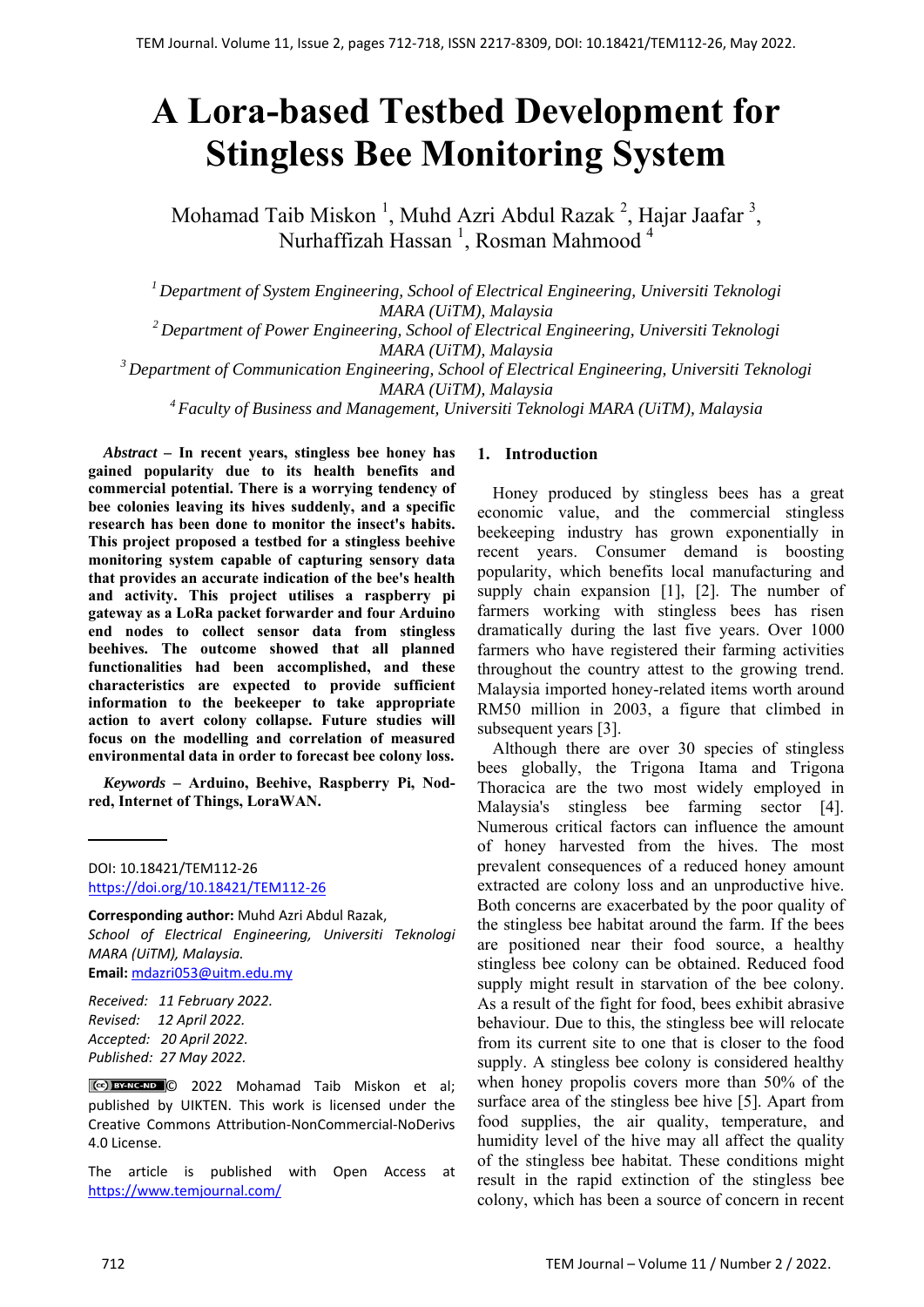years, and this emphasized the crucial necessity of comprehensive hive monitoring.

Several attempts have been made to address a better stingless beehive monitoring method by using the Internet of Things (IoT) and embedded system technologies can be seen documented in [6], [7]. Multiple sensors were deployed and fastened inside the stingless beehives in order to collect as many readings as possible, including temperature sensors, presence of gases such as carbon dioxide, carbon monoxide, and smoke. The degree of bee activity and its association with environmental variables such as temperature, pressure, and sun irradiance were examined and modelled in [8] using Recurrent Neural Network (RNN). The results suggested that temperature and sun irradiance level had a significant effect on the quantity of bee activity measured. Internal hive temperature and other environmental characteristics such as dew point and rainfall were also employed in another study in [9] to forecast a bee colony's health state using a supervised machine learning technique. Apart from monitoring beehives, IoT technologies are also being used in wide range of industries, including health monitoring [10], [11], agriculture [12], [13], environmental monitoring [14], and remote monitoring of embedded systems [15], [16].

Wireless network reliability is a critical component of IoT devices, particularly when deployed outside. Due to its energy efficiency [17], high reliability and effectiveness [18], LoRa technology has been cited as a preferable data transmission method in a variety of publications. Numerous researchers have employed the LoRa protocol for precision agriculture applications, including monitoring beehives [19], [20]. It is based on the LoRa protocol and makes use of the Chirp Spread Spectrum (CSS) modulation method. Users may simply modify the deployment of a LoRa-based sensor network using readily available component kits, and it does not require complicated infrastructure. Additionally, an autonomous LoRaWAN network may be constructed by using the existing global opensource community on The Things Network (TTN), which aids in packet transmission and gateway deployment. Additionally, several works of literature have evaluated SigFox as a wireless data transfer option [21], [22]. Their effort focused on constructing a beehive weight measurement device that communicated with consumers over the IoT SigFox communication network. According to their results, weight changes can be detected owing to a variety of factors, including rainfall, beekeepers harvesting and monitoring activity, bees exiting and entering the active period, and many more. Additionally, various papers have been published that demonstrate the use of 5G narrowband IoT (NB-IoT) for remote

monitoring applications such as air quality [23], water quality [24], and agricultural [25], [26]. NB-IoT is capable of transmitting data at a maximum rate of 200kbit/s and sending an infinite number of messages each day. It is a modulation method based on Quadrature Phase Shift Keying (QPSK) with additional encryption capabilities. Unlike LoRaWAN, however, the position of Sigfox and NB-IoT gateways is controlled by the infrastructure provider, and users are not permitted to deploy their own gateways. The deployment area's coverage often varies according to the national operator's rollout strategy.

While some research has been carried out on the development of beehives monitoring system, there is still limited number of works focusing on stingless beehives. Thus, this paper proposes the design and implementation of a stingless bee monitoring system using LoRaWAN technology and is organized as follows: The materials and methods are presented in Section 2, where the component and experimental setup are described. The results and discussion are reported in Section 3, and the conclusion is given in Section 4.

# **2. Methodology**

The configuration for the stingless bee monitoring system described in this study is depicted in Figure 1. It is composed of LoRaWAN end-nodes and a gateway placed in a star topology. The end nodes communicate with the gateway by sending payloads, including sensory data. The gateway will constantly be on the lookout for incoming data packets and will require an Internet connection to forward them to the "The Things Network" (TTN) server. A node-red application was used to retrieve the data stream from the TTN server and push it to Hostinger, a webhosting provider. A MySQL database was used to store the data stream, which was then connected with a web-based application that serves as the user interface.



*Figure 1. Overview of the proposed stingless bee monitoring system based on LoraWAN*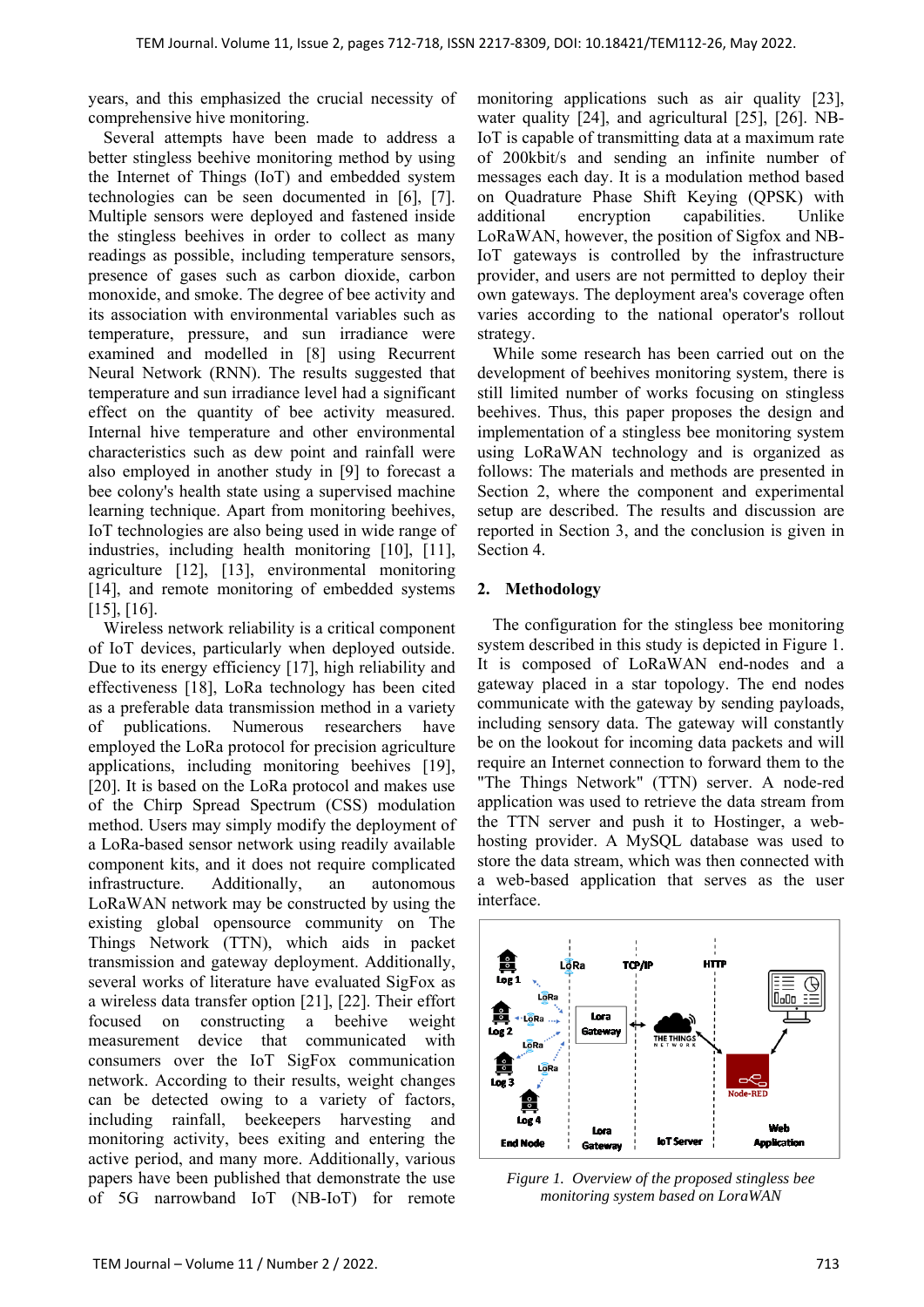# *2.1. Lora End Node*

Figure 2(a) and Table 1 detail the end node configuration and specifications employed in this project. RFM Using the LoRa modulation technology, a LoRa shield equipped with an RFM95W LoRa module was utilized to transmit data from each end node. Along with its long-range spread spectrum communication and low-power properties, it enables low-data-rate transmission with good interference rejection [27]. Meanwhile, the Arduino microcontroller served as the central processing unit for the end node, processing data from all sensors linked to the stingless beehive. The weight of the bee log was monitored over time using a load cell capable of measuring up to 10 kg. This was to estimate the honey output of the beehives over time using the weight measurements. Additionally, each end node was equipped with a smoke sensor based on the MQ135 standard to monitor the ambient air quality.

Meanwhile, the DHT22 sensor was used to determine the temperature and humidity levels inside each hive. These components were mounted to the beehives in the manner illustrated in Figure 2(b). The values from the weight, smoke, humidity and temperature sensors were combined into a single packet stream using the Cayenne Low Power Payload (LPP) format. Every 60 seconds, these packet streams were forwarded to the LoRa Gateway for additional processing.



*Figure 2. (a) Component's integration for end nodes. (b) The Arduino board and sensor placement at the stingless beehive* 

*Table 1. End Node component specifications* 

| Component   | Part Number    | Specifications            |  |
|-------------|----------------|---------------------------|--|
|             |                | 54 Digital I/O, 16        |  |
| Arduino     |                | analogue I/O,             |  |
| Mega        | ATmega2560     | 256KB flash               |  |
|             |                | memory                    |  |
| RFM 95 Lora | Cytron-LoRa    | 915 MHz frequency         |  |
| shield      | RFM shield     | hand                      |  |
|             |                | Detect/Measure            |  |
| Gas sensor  |                | NH3, NOx,                 |  |
|             | MQ135          | alcohol, Benzene,         |  |
|             |                | smoke, CO <sub>2</sub>    |  |
|             | Load cell with |                           |  |
| Load Cell   | HX711          | Load capacity 40-<br>50KG |  |
|             | amplifier      |                           |  |
| Temperature | DHT22          | $-40 - 80$ degrees C      |  |
| sensor      |                | temperature range         |  |
| Humidity    | DHT22          | Humidity from 0-          |  |
| sensor      |                | $100\%$ RH                |  |

The Lora payload structure utilized in this project is depicted in Figure 3. It is based on the Cayenne LPP format, which consists of a single-byte data channel, a single-byte data type, and an M-byte data value. The packet length can be configured up to the number of data channels N. Due to the fact that each end node included four sensor sets, four channels were utilized in conjunction with data types 67, 68, and 02 to represent temperature, humidity, and analogue input, respectively, in the Cayenne LPP format. As a result, the payload size for this investigation was set to a 15-byte array, as shown in Table 2.



*Figure 3. LoRa payload structure based on Cayenne LPP* 

*Table 2. Payload packet content arrangement setting according to Cayenne LPP* 

| Channel | Data ID | Data Type                | Data Size<br>Byte) |
|---------|---------|--------------------------|--------------------|
|         | 67      | Temperature              |                    |
|         | 68      | Humidity                 |                    |
|         | 02      | Analog input<br>(weight) |                    |
|         | 02      | Analog Input<br>(smoke)  |                    |

## *2.2. Lora Gateway*

The Lora gateway is comprised of a Raspberry Pi 4 and a RAK Lora Gateway HAT, which utilizes the RAK833 mPCIe with Semtech SX1301 Lora technology. This project utilized a normal IP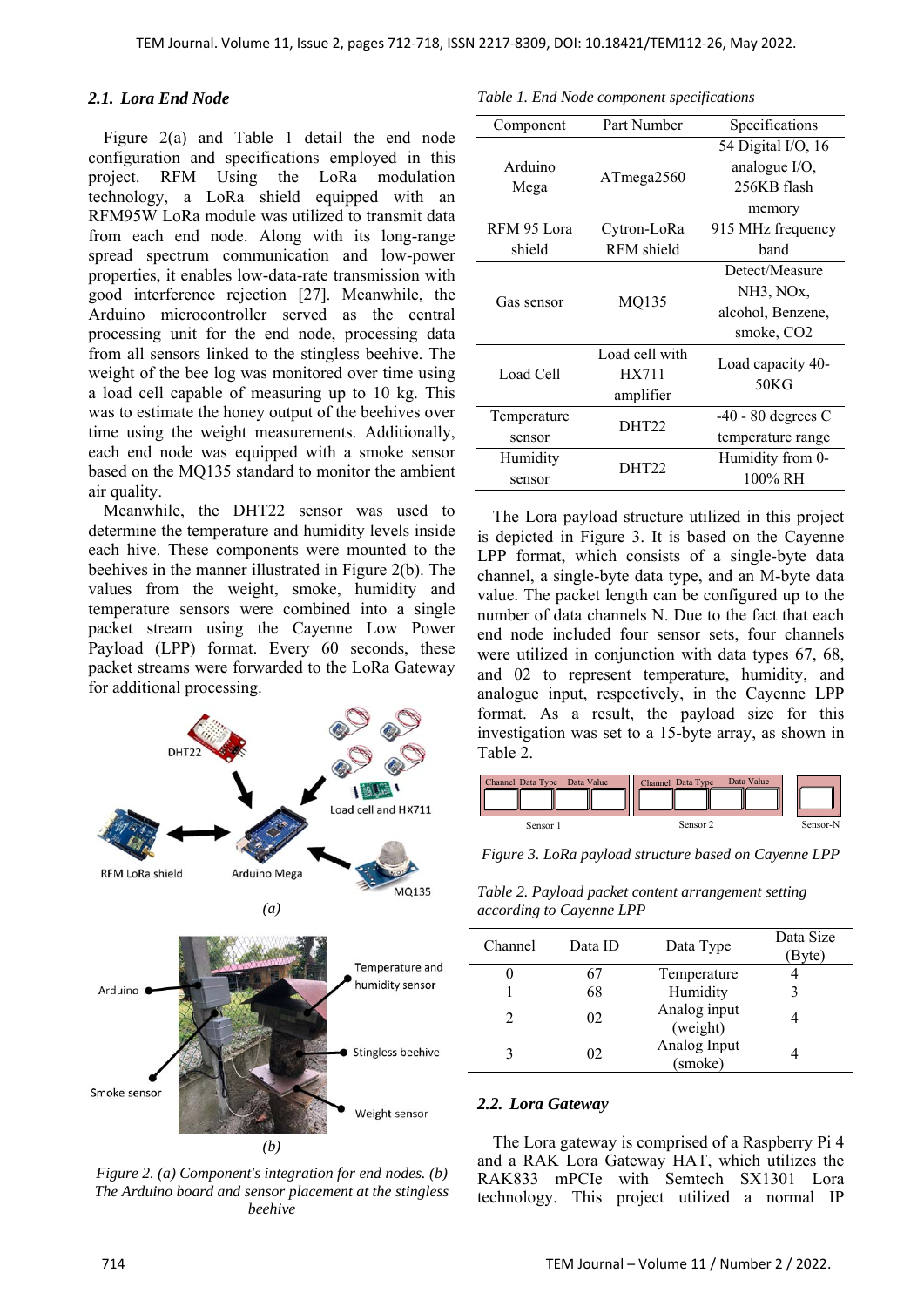connection to link the gateway to a central network server known as "The Things Network" (TTN). The TTN network is a free and open-source worldwide network devoted to the internet of things applications. It made use of LoRaWAN technology, which is optimized for long-range data transmission while consuming little power and bandwidth. All end nodes will transmit data packets to the gateway, which will deliver them to the TTN network. It can simultaneously receive packets from hundreds of nodes with little interference.

# *2.3. Node-Red Integration*



*Figure 4. Node-red flows are used to retrieve data from the TTN server* 

Node-red is a free and open-source programming tool for developing event-driven applications that use a flow-based editor to link hardware devices, APIs, and web services. It includes pre-built libraries and functions, and nodes that simplify the construction of sophisticated applications. The node-red flow depicted in Figure 4 is the one utilized in this project to retrieve data from the TTN server and transmit it to both the local database and the hosted database. According to the TTN format, the received data consists of various fields, including the payload, device ID, device type, time, and counter. This information will be retrieved and delivered to the databases using the "extract payload" node illustrated in Figure 4. The local database was linked to a user interface (UI) application created in node-red and accessible over the local network. Meanwhile, another database was housed on the hostinger.com platform and linked to a web-based monitoring dashboard programme accessible via an internet browser from any device.

## **3. Results and Discussion**

# *3.1. User Interface*

The web-based user interface landing page developed for this project is seen in Figure  $5\overline{(a)}$ . The interface page had a short header with navigation buttons that identified all active stingless beehives. Users may either click on any beehive icon to get sensor data at that place or on the "All log" icon to view the most recent readings from all sensors, as illustrated in Figure 5(b). The quantity of data displayed on this page can be customized to the user's desire, or it can default to displaying up to 20 readings.



*(a)*



| 645660 | Log <sub>2</sub> | 0       | 0       | $\circ$ | 94.53 | 2021-08-23<br>09:51:42 |
|--------|------------------|---------|---------|---------|-------|------------------------|
| 645659 | Log4             | 27.5    | 87      | 1.81    | 7.11  | 2021-08-23<br>09:50:58 |
| 645658 | Log <sub>5</sub> | $\circ$ | $\circ$ | 0.36    | 14.04 | 2021-08-23<br>09:50:45 |
|        |                  |         |         |         |       |                        |

*(b)* 

*Figure 5. (a) The landing page for the monitoring dashboard. (b) The user interface to list the sensor readings from all sensors in table form* 

# *3.2.Data Collection Test*

Figure 6(a) indicated the average daily temperature of the stingless beehives within the 16 days observation period. As can be seen from the figure, all locations indicated almost identical temperature variations, with the highest average temperature recorded on day 16 at 29°C and the lowest average temperature recorded on day 11 at 26°C. Daily, the fluctuation of hive temperature was observed between 24℃ to 34℃, where the lowest temperature was recorded early in the morning between 6.30 am to 7.30 am while the highest temperature was recorded around 2.30 PM to 3.00 pm. Meanwhile, the input from humidity sensors placed inside the hive manages to record the hive's humidity reading between 85 to 90 %RH, as depicted in Figure 6(b). It was apparent that the humidity reading in each hive was maintained at a certain level throughout the 16 day period, with log 4 indicating the highest humidity reading at around 90%RH while log1 indicated the lowest humidity at around 85 %RH.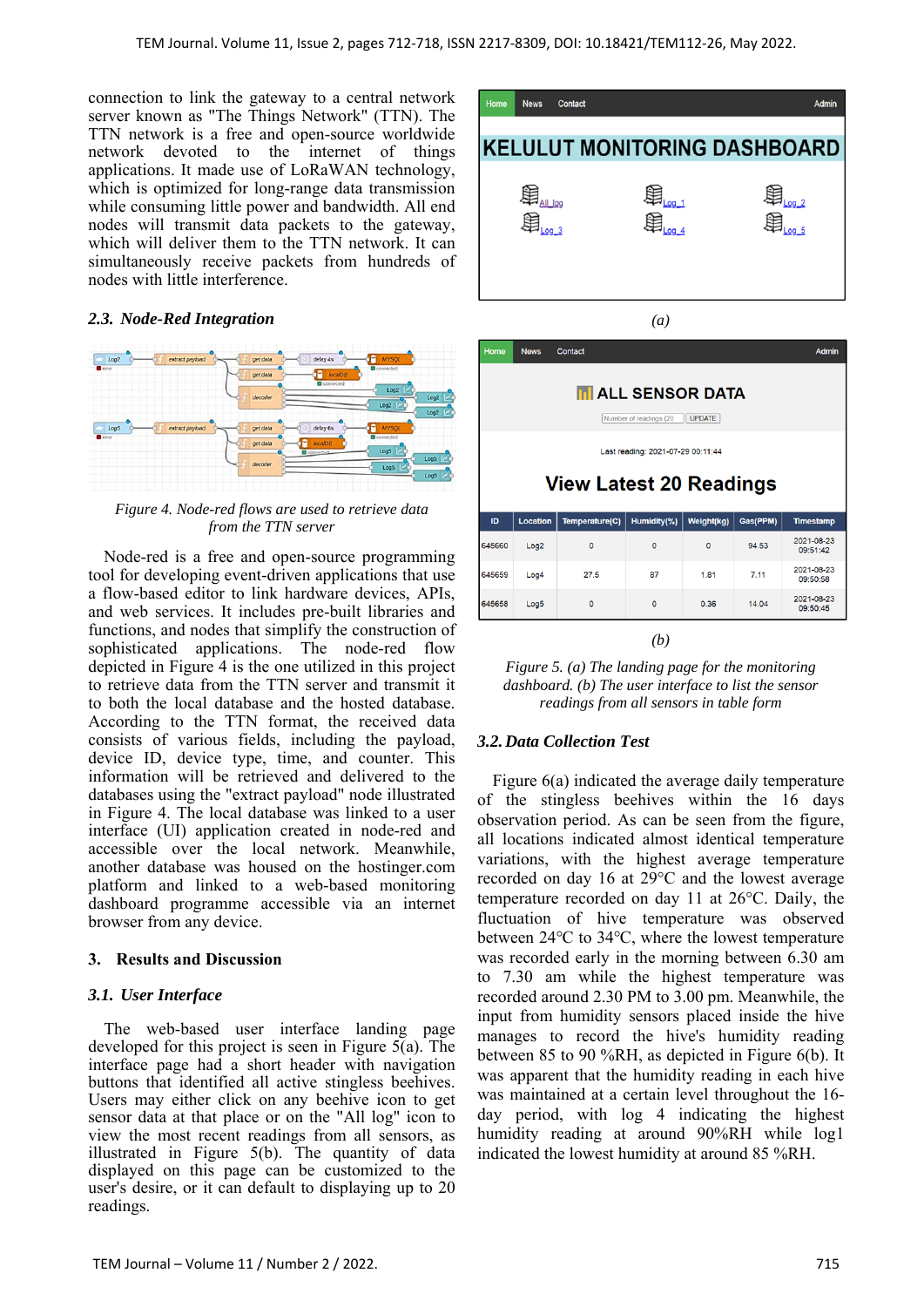

*Figure 6. (a) Temperature variation within the 16-day observation period. (b) Humidity level variation within the 16-day observation period* 

Besides, Figure 7(a) illustrates the readings obtained from MQ135 sensors placed near each hive. Results indicated that all hives had not been exposed to any substantial amount of smoke in the vicinity as all readings were recorded below 10 PPM. Even though the input from log 2 indicated some inconsistency as compared to other logs, these values can still be accepted and showed that there was no smoke within the area during the deployment period. The variety of the readings was due to the sensitivity settings of each MQ135 sensor and needed to be recalibrated from time to time.

As for the weight sensors data presented in Figure 7(b), beehive number 3 demonstrated an increasing trend throughout the 16-days period. The rest did not provide a clear indication of the weight increment of the hive. The results demonstrate two things. First, the 16-day duration might be too short for the amount of honey inside the hives to show a significant increment. Second, the strong wind might have disrupted the sensor reading since the deployment site is near the coastal area.



*Figure 7. (a) Readings from MQ135 gas sensor. (b) Readings from weight sensors* 

#### *3.3.System Functionality Test*

A summary of the system functionality is given in Table 3. The results demonstrated that almost all the expected features for this work are fully functional, and a further adjustment is required on the weight sensor reading.

|  | Table 3. The monitoring system functionality test |  |  |
|--|---------------------------------------------------|--|--|
|  |                                                   |  |  |

| Function                | <b>Status</b>           |  |  |
|-------------------------|-------------------------|--|--|
| Temperature reading     | Fully functional        |  |  |
| Humidity reading        | Fully functional        |  |  |
| Weight sensor reading   | Partially functional    |  |  |
| Smoke sensor reading    | Fully functional        |  |  |
| Data transmission from  |                         |  |  |
| bee log to the gateway  | Fully functional        |  |  |
| Uplink from the gateway |                         |  |  |
| to TTN server           | Fully functional        |  |  |
| TTN server to web       | Fully functional        |  |  |
| integration             |                         |  |  |
| Web dashboard           | <b>Fully functional</b> |  |  |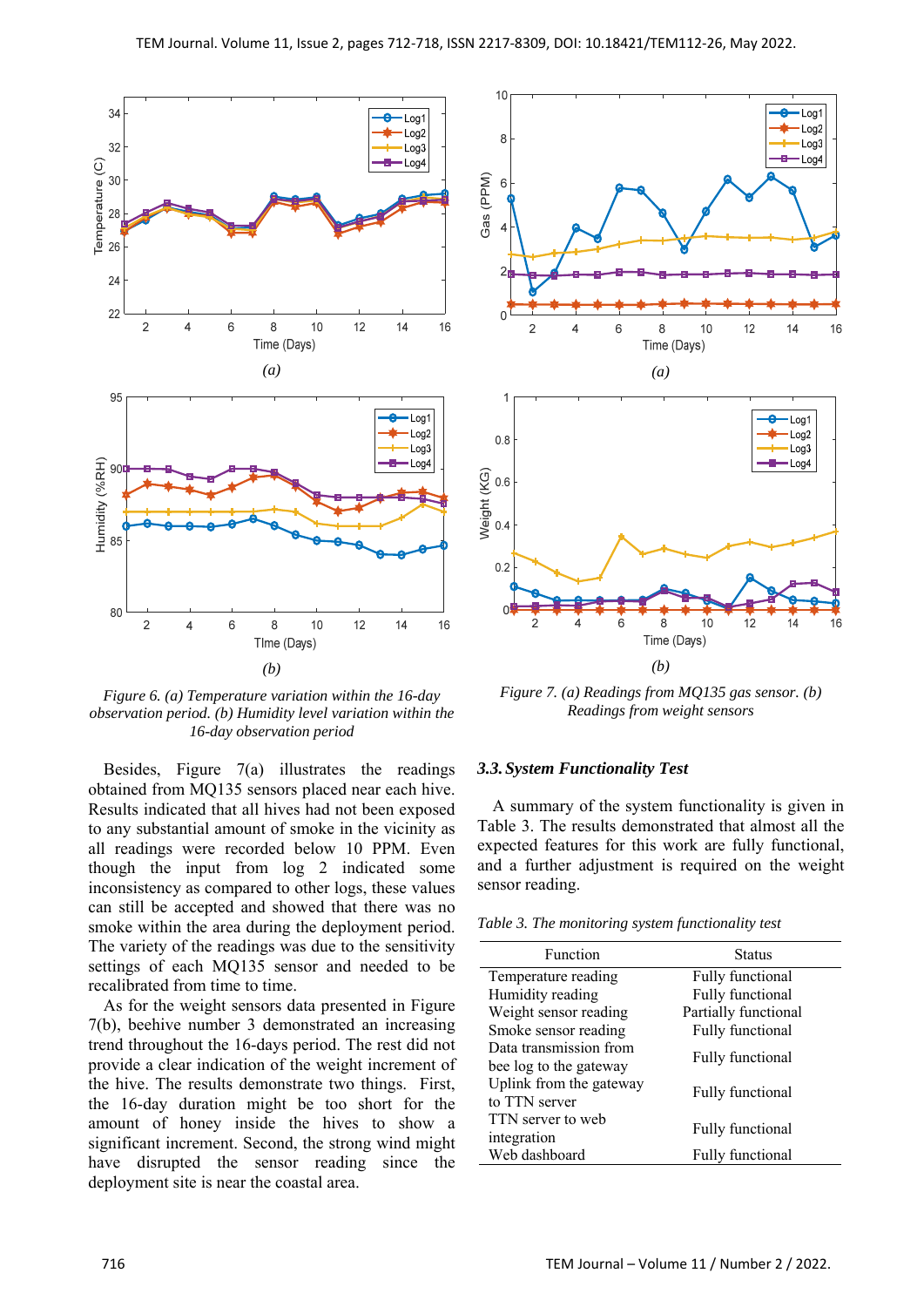# **4. Conclusion**

 In conclusion, a basic testbed for monitoring the stingless beehive was constructed and tested satisfactorily. Based on the findings, there are lots of space for improvement. The usage of a weight sensor should be revisited because it proved ineffective owing to severe winds in the area, particularly during the monsoon season. A higher-grade smoke sensor is required to produce consistent readings. There is also a need to consider using a waterproof temperature and humidity sensor to replace DHT22 since there is a lot of rain throughout the year, which might alter the sensor's reading. An accelerometer can also be used to measure vibration caused by wind and other external causes.

## **Acknowledgements**

*The authors would like to thank Universiti Teknologi MARA, Terengganu Branch for supporting this project through Research Collaboration Funded (RCF) 600- TNCPI 5/3/DDN (11) (004/2020). High appreciation to the MASMED Universiti Teknologi MARA, and School of Electrical Engineering, College of Engineering Universiti Teknologi MARA, Terengganu Branch for the help and facilities.* 

#### **References**

- [1]. Harun, A., Zaaba, S. K., Kamarudin, L. M., Zakaria, A., Farook, R. S., Ndzi, D. L., & Shakaff, A. Y. (2015). Stingless bee colony health sensing through integrated wireless system. *Jurnal Teknologi*, *77*(28), 85-90.
- [2]. Boumehrez, F., Sahour, A. H., & Doghmane, N. (2021). Telehealth care enhancement using the internet of things technology. *Bulletin of Electrical Engineering and Informatics*, *10*(5), 2652-2660. https://doi.org/10.11591/eei.v10i5.2968
- [3]. Castellanos, G., Deruyck, M., Martens, L., & Joseph, W. (2020). System assessment of WUSN using NB-IoT UAV-aided networks in potato crops. *IEEE Access*, *8*, 56823-56836.
- [4]. Edmund, C. (2021). Smart Stingless Beehive Monitoring System. In *Computational Science and Technology* (pp. 537-549). Springer, Singapore.
- [5]. Fletcher, M. T., Hungerford, N. L., Webber, D., Carpinelli de Jesus, M., Zhang, J., Stone, I. S., ... & Zawawi, N. (2020). Stingless bee honey, a novel source of trehalulose: a biologically active disaccharide with health benefits. *Scientific reports*, *10*(1), 1-8.
- [6]. Gomes, P. A., Suhara, Y., Nunes-Silva, P., Costa, L., Arruda, H., Venturieri, G., ... & Pessin, G. (2020). An Amazon stingless bee foraging activity predicted using recurrent artificial neural networks and attribute selection. *Scientific reports*, *10*(1), 1-12. https://doi.org/10.1038/s41598-019-56352-8
- [7]. Hoang, V. P., Nguyen, M. H., Do, T. Q., Le, D. N., & Bui, D. D. (2020). A long range, energy efficient Internet of Things based drought monitoring system. *International Journal of Electrical and Computer Engineering (IJECE)*, *10*(2), 1278-1287. https://doi.org/10.11591/ijece.v10i2.pp1278-1287
- [8]. Hu, G., Yi, Z., Lu, L., Huang, Y., Zhai, Y., Liu, J., & Yang, B. (2021). Self-powered 5G NB-IoT system for remote monitoring applications. *Nano Energy*, *87*, 106140.
- [9]. Huan, J., Li, H., Wu, F., & Cao, W. (2020). Design of water quality monitoring system for aquaculture ponds based on NB-IoT. *Aquacultural Engineering*, *90*, 102088. https://doi.org/10.1016/j.aquaeng.2020.102088
- [10]. Ismail, M. M. (2016). The potential of heterotrigona farming for a high-income agroentrepreneur project in Malaysia. *A paper presented at TECHON*. Pullman Kuching 23-24 May; 2016.
- [11]. Ismail, N. L., Kassim, M., Ismail, M., & Mohamad, R. (2018). A review of low power wide area technology in licensed and unlicensed spectrum for IoT use cases. *Bulletin of Electrical Engineering and Informatics*, *7*(2), 183-190. https://doi.org/10.11591/eei.v7i2.1174
- [12]. Jasim, A. M., Qasim, H. H., Jasem, E. H., & Saihood, R. H. (2021). An internet of things based smart waste system. *International Journal of Electrical and Computer Engineering (IJECE)*, *11*(3), 2577-2585.

https://doi.org/10.11591/ijece.v11i3.pp2577-2585

- [13]. Kady, C., Chedid, A. M., Kortbawi, I., Yaacoub, C., Akl, A., Daclin, N., ... & Zacharewicz, G. (2021). IoT-Driven Workflows for Risk Management and Control of Beehives. *Diversity*, *13*(7), 296. https://doi.org/10.3390/d13070296
- [14]. Mach, V., Adamek, M., Sevcik, J., Valouch, J., & Barcova, K. (2021). Design of an internet of things based real-time monitoring system for retired patients. *Bulletin of Electrical Engineering and Informatics*, *10*(3), 1648-1657. https://doi.org/10.11591/eei.v10i3.2699
- [15]. Magdin, M., Valovič, M., Koprda, Š., & Balogh, Z. (2020). Design and Realization of Interconnection of Multifunctional Weighing Device with Sigfox Data Network. *AGRIS on-line Papers in Economics and Informatics*, *12*(665-2020-1238), 99-110. https://doi.org/10.7160/aol.2020.120209
- [16]. Mohammed, N. S., & Selman, N. H. (2021). Realtime monitoring of the prototype design of electric system by the ubidots platform. *International Journal of Electrical & Computer Engineering (2088- 8708)*, *11*(6).

https://doi.org/10.11591/ijece.v11i6.pp5568-5577

[17]. Nik, W. N. S. W., Mohamad, Z., Zakaria, A. H., & Azlan, A. A. (2020). i-BeeHOME: An Intelligent Stingless Honey Beehives Monitoring Tool Based On TOPSIS Method By Implementing LoRaWan–A Preliminary Study. In *Computational Science and Technology* (pp. 669-676). Springer, Singapore.